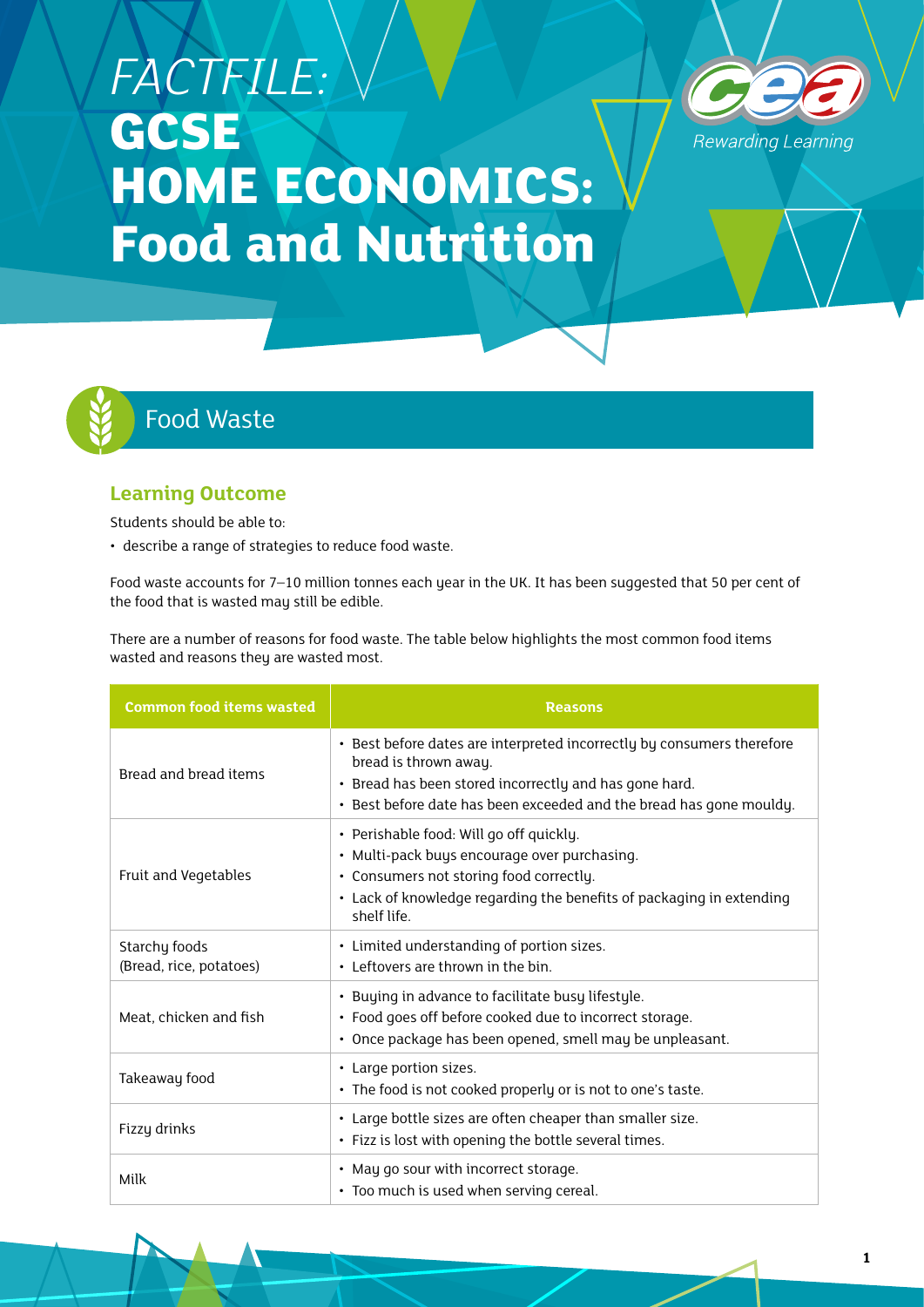### **Impacts of food waste**



#### **Environmental**

Food waste should be disposed of in food waste bins. When there is no food waste bin available, or when consumers dispose of food waste incorrectly, food items will go to landfill sites.

Food waste in landfill sites will rot. During this process, a range of gases are released into the air. These gases include carbon dioxide and methane. Methane is a greenhouse gas that is very detrimental to the environment. It contributes to global warming.

#### **Financial**

'Love Food Hate Waste' estimates that there is a large financial cost to consumers when food is wasted. The cost of food waste can be as much as £700 a year for an average family.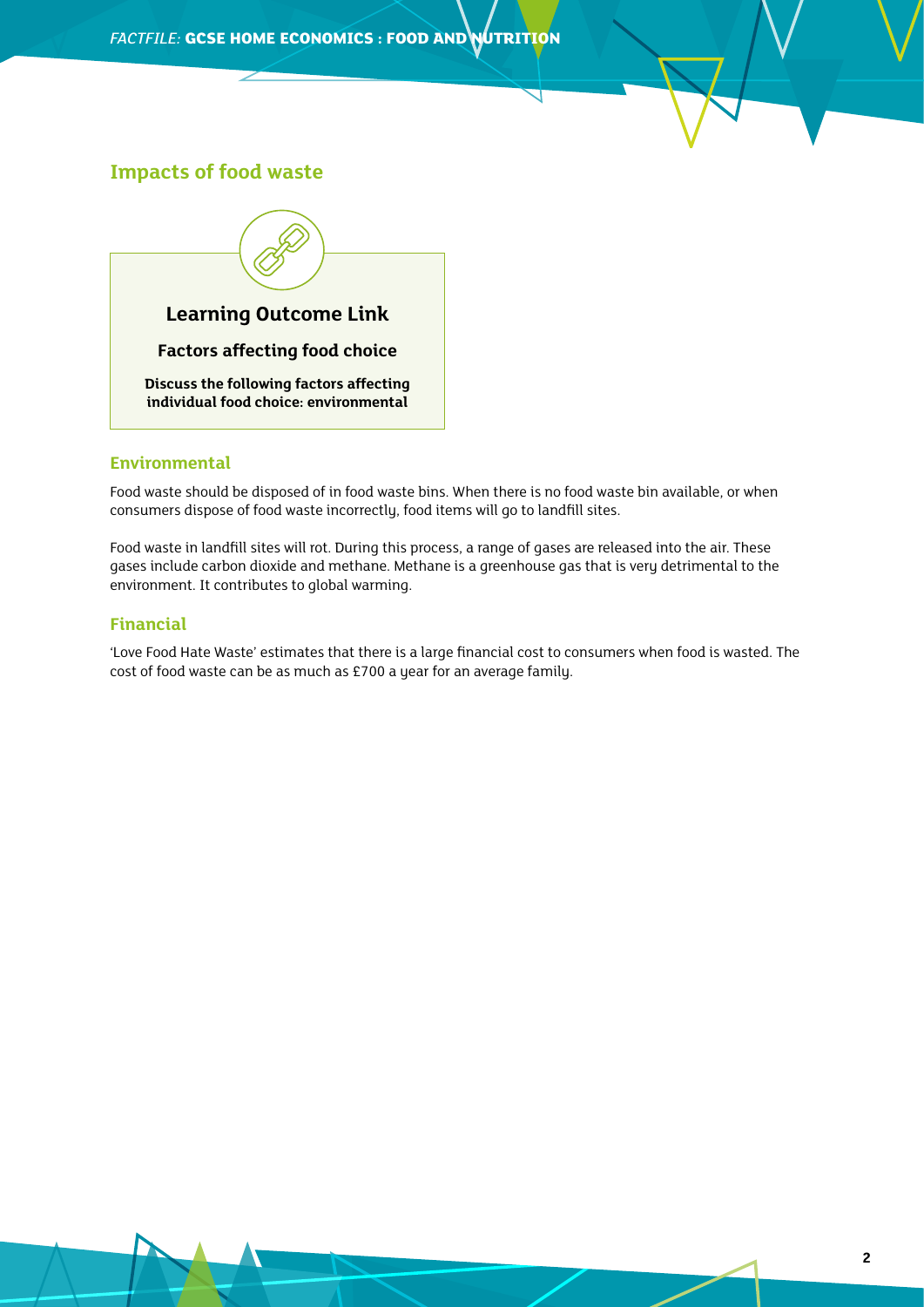# **Reducing food waste**

Reducing food waste is a priority for the environment and the economy. Despite the large amount of food wasted in the UK, food poverty is at a high level. Finding ways to reduce waste may also have a positive impact ethically.

Common causes of food waste are listed below along with a range of strategies to reduce food waste.

#### **In the supermarket**

| Cause                                                   | <b>Solution</b>                                                                                                                                                                                                     | <b>Benefits</b>             |
|---------------------------------------------------------|---------------------------------------------------------------------------------------------------------------------------------------------------------------------------------------------------------------------|-----------------------------|
| Cheaper to buy multi-pack<br>than single items          | Shop with a family member or friend and share the<br>cost of multipack buys.                                                                                                                                        | Economical<br>Environmental |
| Spontaneous shopping                                    | Make a shopping list. Only buy what is on the list.<br>Avoid perishable foods that are not on your list.                                                                                                            | Economical<br>Environmental |
| Tempted by financial offers                             | Consider if there are savings being made with meal<br>deals and 'bogof' products.                                                                                                                                   | Economical<br>Environmental |
| <b>Brand loyal</b>                                      | Swap popular branded products to own brand<br>products in the attempt to save money.                                                                                                                                | Economical                  |
| 'Imperfect' product or<br>packaging                     | With imperfect shapes in fruit or vegetables, make<br>smoothies or soups.<br>Assess whether a damaged pack has altered the<br>quality of the food inside. Supermarkets often<br>reduce the price of these products. | Economical<br>Environmental |
| Confusion over date labels                              | Do not put health at risk.<br>Use own sensory judgement.<br>Become familiar with display until, sell by, best<br>before and use by.                                                                                 | Economical<br>Environmental |
| Poor transportation of food<br>from supermarket to home | Use cool bags for fridge and freezer items.<br>Limit the amount of time that foods spend in<br>transportation.                                                                                                      | Economical                  |
| Unsure of benefits of<br>packaging                      | Choose:<br>- ziplock packaging to maximise freshness;<br>- breathable fruit and vegetable bags;<br>- vacuum pack meat;<br>- subdivided packs.                                                                       | Economical<br>Environmental |

#### **Eating out**

| <b>Cause</b>              | <b>Solution</b>                                       | <b>Benefits</b>             |
|---------------------------|-------------------------------------------------------|-----------------------------|
| Unplanned eating out      | Donate your food shopping to local food banks.        | Ethical                     |
| Large restaurant portions | Ask server to package leftovers and reheat for lunch. | Economical<br>Environmental |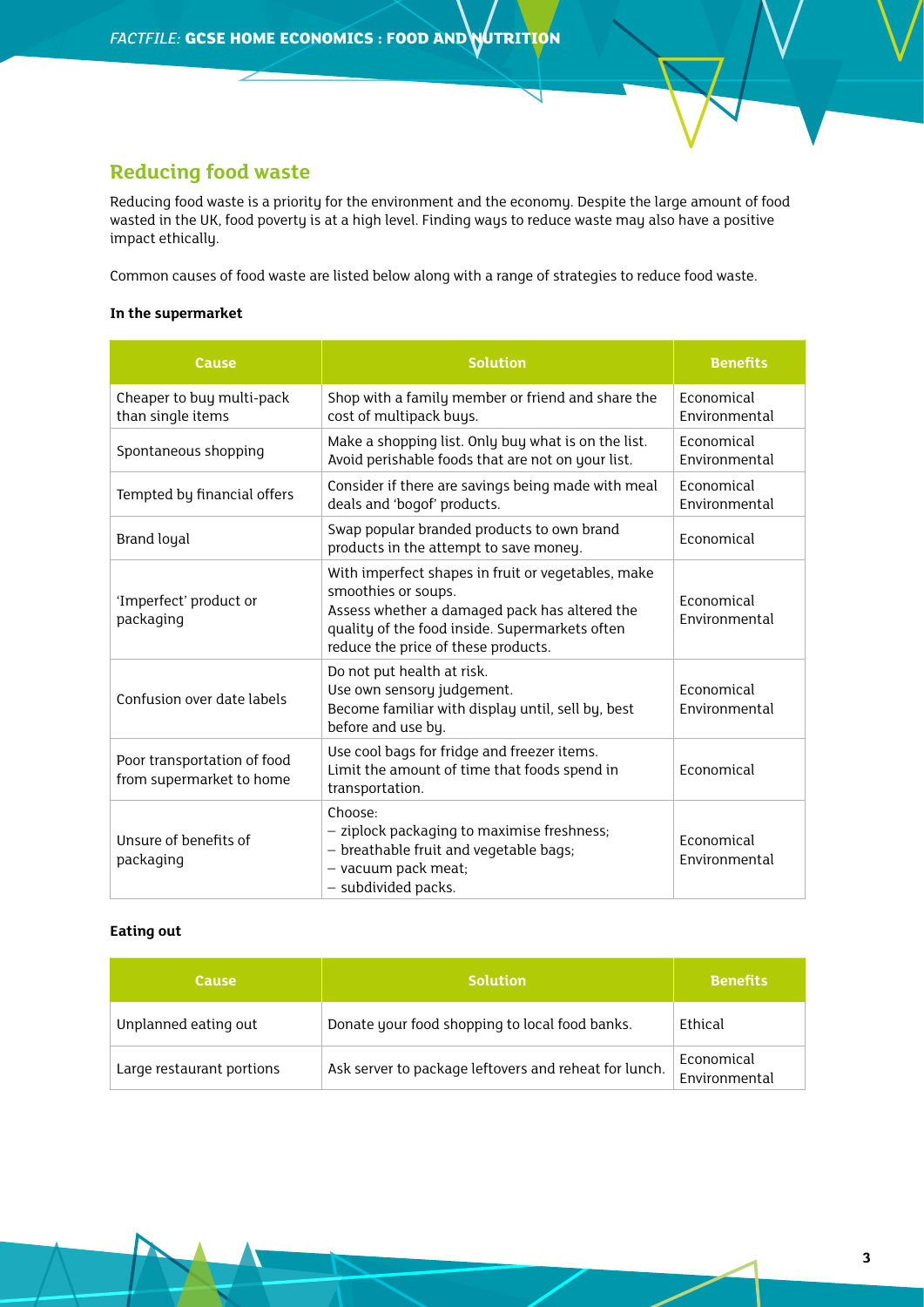#### **At home**

| <b>Cause</b>                          | <b>Solution</b>                                                                                                                                                          | <b>Benefits</b>                    |
|---------------------------------------|--------------------------------------------------------------------------------------------------------------------------------------------------------------------------|------------------------------------|
| Cooking too much                      | Use online 'food portion calculators' when cooking<br>pasta and rice.                                                                                                    | Economical<br>Environmental        |
| Limited cooking skills                | Use recipes that are basic but nutritious. You can<br>alter these to use the food that you like or have<br>already bought. This will avoid food waste and save<br>money. | <b>Economical</b><br>Environmental |
| Not sure what to do with<br>leftovers | Use 'Love Food Hate Waste' website to find ideas on<br>what to do with leftovers.                                                                                        | <b>Economical</b><br>Environmental |
| Poor storage of food                  | Get familiar with the fridge and freezer.<br>Temperature: Fridge 0-5°C Freezer-18°C                                                                                      | Economical<br><b>Fnvironmental</b> |
| Limited knowledge about<br>recycling  | Become aware of the recycling label scheme used<br>on packaging.<br>Get familiar with local recycling schemes.                                                           | Environmental                      |

# **Date labels and food waste**

Date labels are used on food items to indicate their shelf life. At times, these date labels are misinterpreted by the consumer. This leads to food items being thrown away despite the fact that they may be fit for consumption.

#### **For the retailer:**

Some date labels are for the benefit of the retailer. They are:

- **Display Until, and;**
- **Sell By**

Foods that feature these dates are still fit for consumption after the date featured on the label. Using these date labels may mislead the consumer. They may be misinterpreted as 'out of date' when the display or sell by dates are exceeded.

Using these types of date labels may increase food waste in the supermarket. Goods will be discounted to give the consumer opportunities to buy at a cheaper rate. If the product exceeds the date shown, the product will be wasted.

#### **For the consumer:**

Date labels on food are beneficial for the consumer when they are presented as:

• **Use by** 

This date label will feature on the food item. It indicates that a food item must be eaten before the date shown. The food is not safe to eat when the date has been exceeded. This date label will feature on high risk foods such as:

- Chicken
- Fish
- Pâté